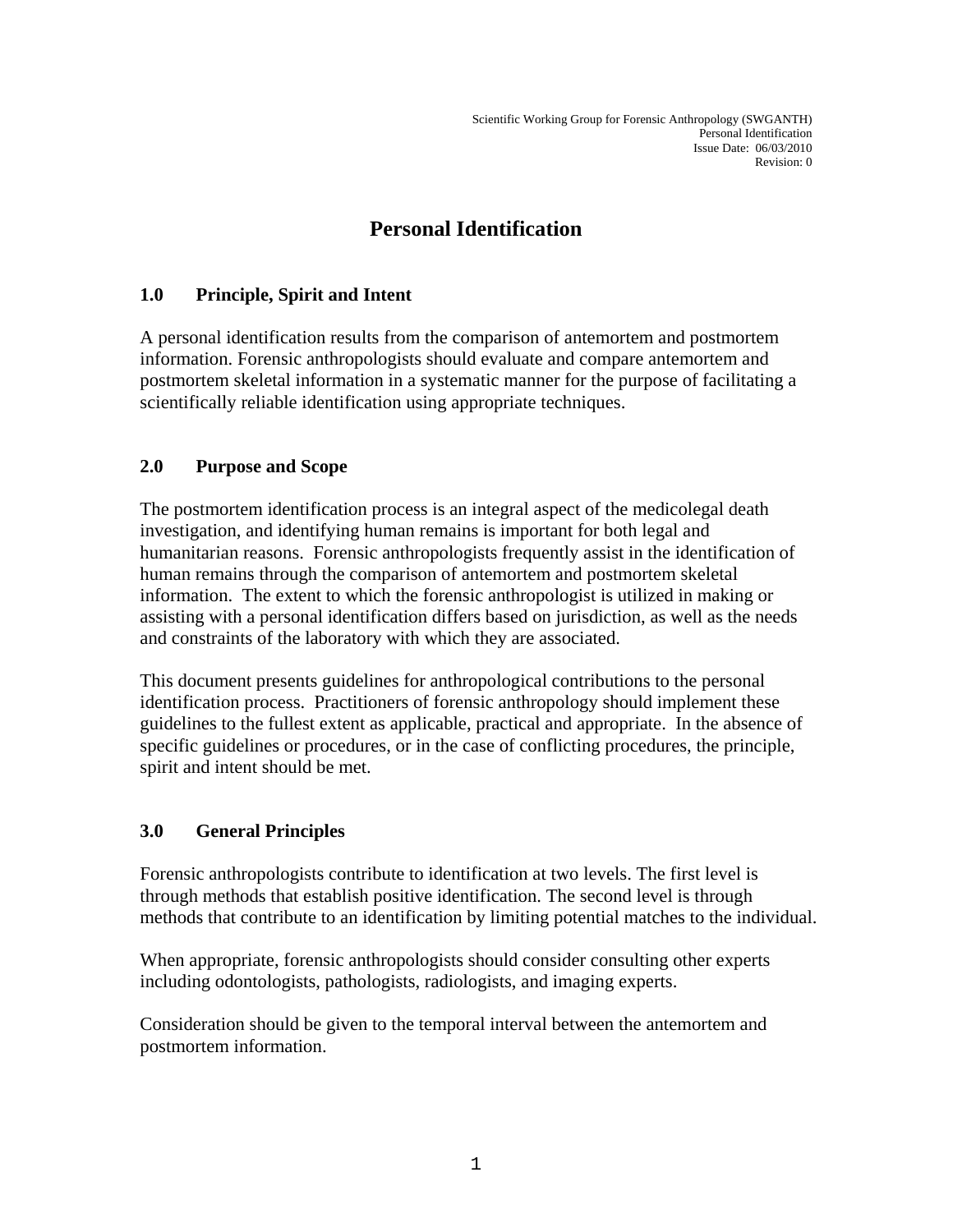## **4.0 Methods of Positive Identification**

A positive identification can be made in cases when the antemortem and postmortem information match in sufficient detail to conclude that they are from the same individual to the exclusion of all other reasonable possibilities. For forensic anthropology, these methods may include comparative radiography and the comparison of surgical implants. Conclusions that can be reached are: identification, exclusion, and insufficient evidence.

### 4.1 Comparative Radiography

Radiographic images taken during life as part of diagnostic procedures may capture skeletal features useful for identification. Comparative radiography is an identification technique involving the direct (side-by-side) comparison of antemortem radiographs of a missing person with those obtained from the remains.

The procedure for identification by comparative radiography typically involves obtaining antemortem radiographs of the suspected deceased, producing postmortem radiographs that simulate the antemortem radiographs in scope and projection, and performing a point-by-point comparison, looking for consistencies and inconsistencies in (for example):

- Bone morphology
- **Trabecular patterns**
- Orientation and placement of foreign materials, including bullets, shrapnel, surgical implements
- Skeletal anomalies, pathological conditions, and trauma including healed fractures, surgical intervention, enteric accretions
- Skull features, including paranasal sinuses, sella turcica, cranial sutures, mandibular canal
- Dental features, including morphology, restorations, pathologies, missing teeth

There is not an established minimum number of points of concordance or a threshold for the quality of consistencies necessary to support a positive identification. The antemortem and postmortem radiographs should match in sufficient detail to conclude that they are from the same individual with no unexplainable differences. Consideration should be given to the uniqueness or populational frequencies of particular skeletal features, if known.

#### 4.2 Surgical Implants

Although not their specific purview, forensic anthropologists may provide information regarding surgical implants as part of their skeletal analysis.

Surgical implants (e.g., surgical implements, artifacts, appliances) often have serial numbers and stamps of the manufacturer, and may be linked with an individual or associated with a particular shipment of surgical implements that can be tracked to a specific area during a certain time period.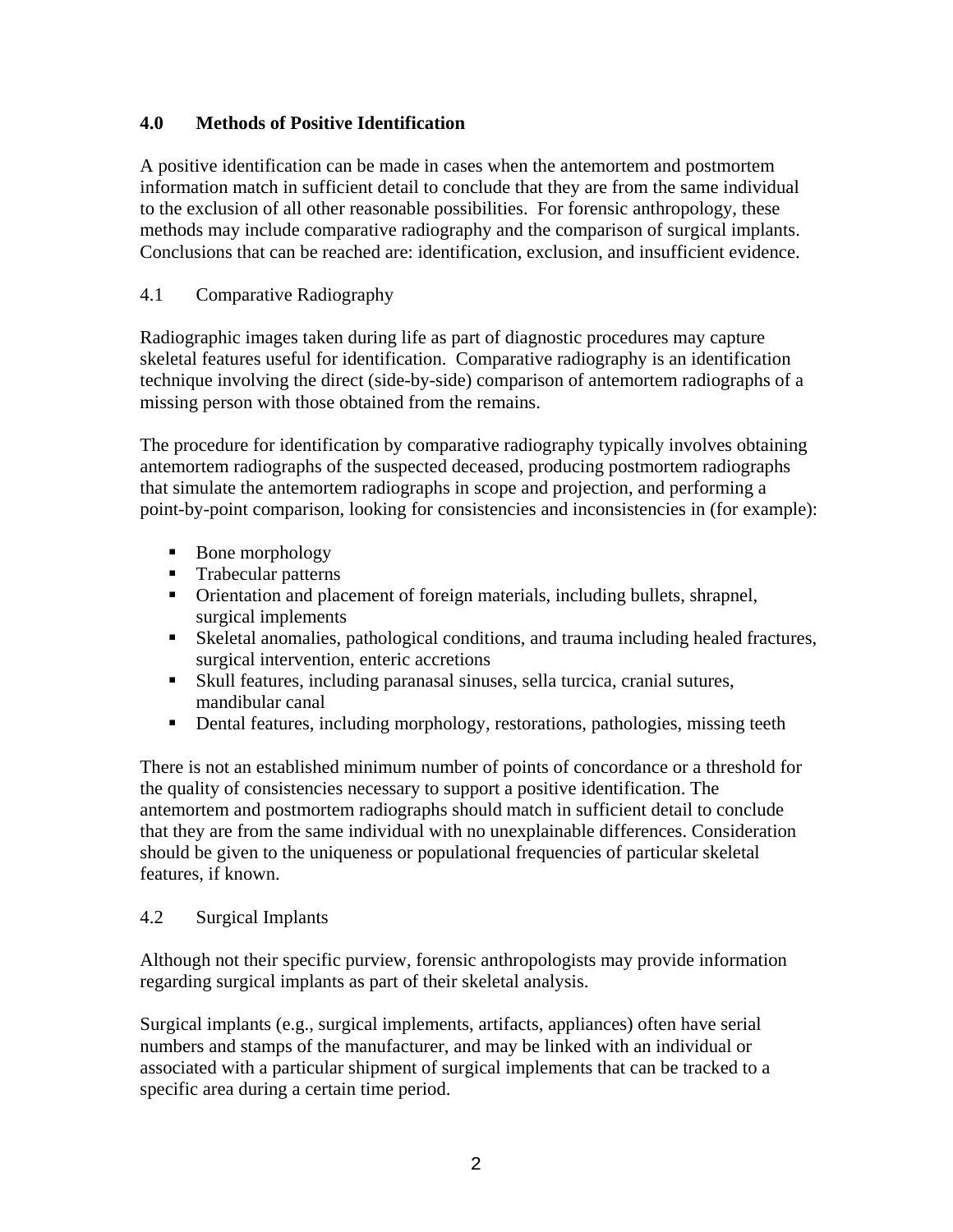The procedure for identification using surgical implants typically involves locating and identifying the manufacturer's symbol along with unique serial number from the device, and contacting local/national registries or the manufacturer for information associated with that number. In some cases, it is possible to link the device to a specific individual.

In other cases, surgical implants may only be useful in narrowing the search (or as one of multiple lines of evidence), since not all devices have a unique serial number and registries may not necessarily provide adequate information to associate the surgical implement with a particular individual.

## **5.0 Methods Contributing to Identification**

Forensic anthropologists may also contribute to identification through methods that are not generally considered sufficient for positive identification. The more distinctive or unusual the characteristics, or the greater the number of corresponding factors, the stronger the contribution is to an identification.

Conclusions that can be reached from these methods are: consistent with, or not consistent with.

#### 5.1 Biological Profile

In some cases there is no basis for assumption of identification and no circumstantial clues to suggest identity. In these cases, an anthropological (skeletal) analysis may be used to assess biological information about the individual including the age, sex, ancestry, and living stature of an individual to lead to a tentative identification. For best practices in generating the biological profile, refer to the corresponding SWGANTH guidelines.

This assessment, though useful in narrowing the pool of potential candidates in the search for identity, is not a positive identification. The biological information is compared to documented information or databases of missing persons, and based on fit with the biological profile, individuals may be included or excluded from further consideration. A biological profile consistent with documented information about the presumed victim, in addition to other corresponding lines of evidence, can provide corroborative evidence of identification.

#### 5.2 Charts and Notes

Written or charted medical and/or dental records may contain documented features or patterns useful for identification. The procedure for identification by written records comparison typically involves obtaining antemortem medical or dental charts and/or notes on the suspected deceased, and comparing them to features of the skeletal remains, looking for consistencies and inconsistencies. In some cases, a measured value of uniqueness of result may be used (e.g., OdontoSearch).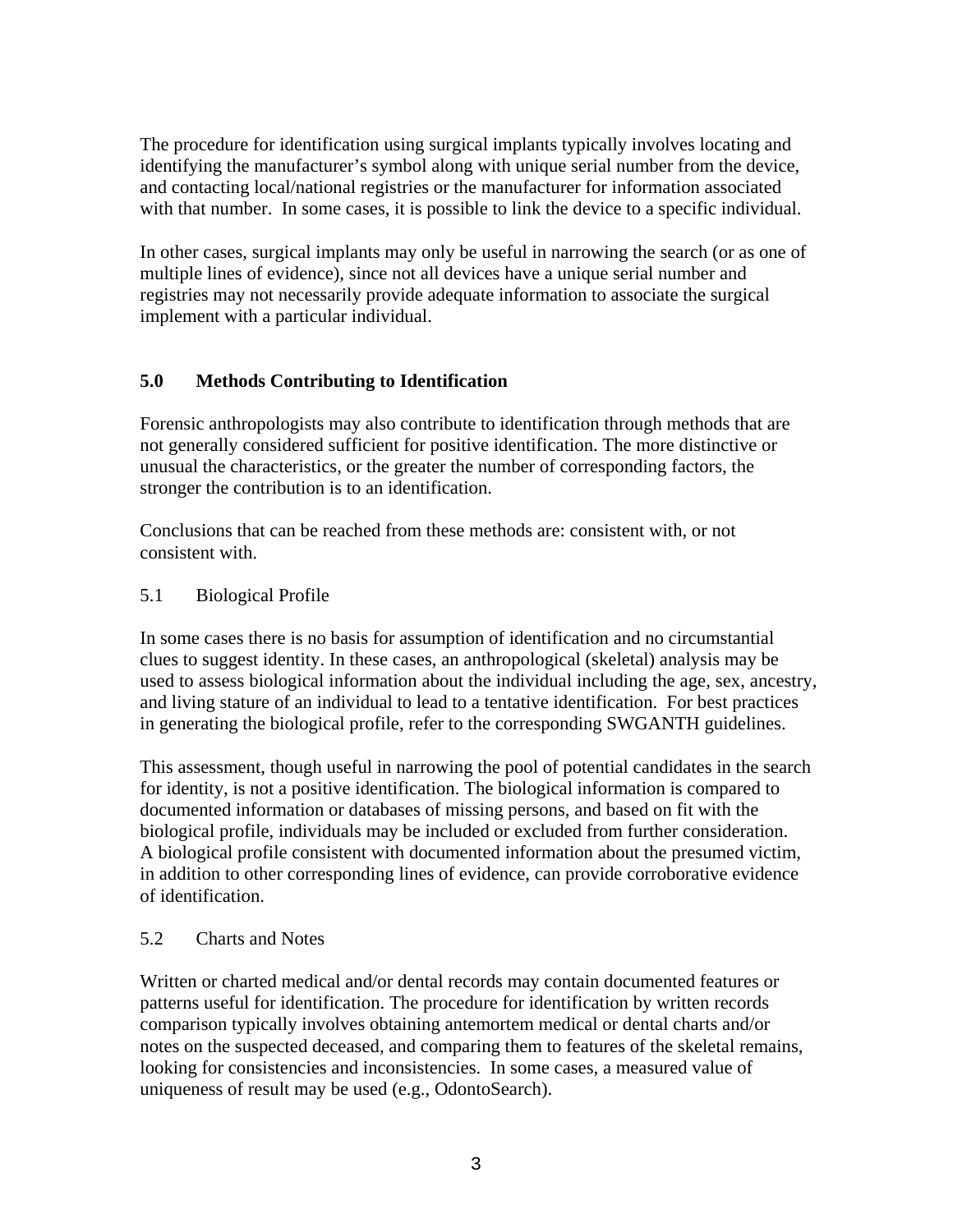Note that medical and dental charts and notes are not necessarily accurate or current representations of an individual's medical or dental record. Problems may arise due to insufficient recording, mistakes in recording, insurance fraud, or the passage of time. There may also be differences in the recording systems used.

#### 5.3 Anomalies and Pathological Conditions

Records of injuries, pathological conditions, and anomalies may also be very useful for identification. Identification proceeds by describing and differentially diagnosing the trait, lesion, defect or wound on the skeleton, and conducting appropriate research or comparisons. The more uncommon the pathological condition or anomaly, the more potential it may have in contributing to identification. For best practices in documenting and reporting skeletal pathological conditions and anomalies, refer to the corresponding SWGANTH guidelines.

Be cautious in excluding individuals due to the absence of the condition in the medical record. Identified skeletal conditions may have been subclinical and therefore undocumented at the time of death or at the time the medical record was prepared. Conversely, if the medical records indicate a pathological condition in the skeleton (such as a fracture) and no condition can be found, this could be the result of complete osseous remodeling or may be the basis for excluding an identification.

#### 5.4 Skull-Photo Superimposition

Skull-photo superimposition (also known as photographic superimposition or video superimposition) involves the superimposition of a photograph of a known individual with skeletal remains.

Comparisons should be made between structures visible in both the antemortem and postmortem materials. Although techniques for these comparisons vary, standards for scaling, positioning, lighting, perspective, and angle should be used to ensure proper comparison.

If differences are found, they should be evaluated to determine if they represent structural differences or can be explained by variances in methodology. If structural differences are found, they should be evaluated to determine if they can be explained by chronological factors. Other differences should be carefully considered as a possible basis for exclusion. If shared structures are found, their probative value must then be carefully evaluated as a possible basis for identification.

Given the difficulty in scientifically assessing the uniqueness of human faces, statements regarding the power or value of craniofacial superimpositions should be carefully presented so as to properly present the probative value of the information. Craniofacial superimposition is often hampered by inadequate antemortem photograph quality that can affect the structural comparisons and influence the nature of the final conclusions.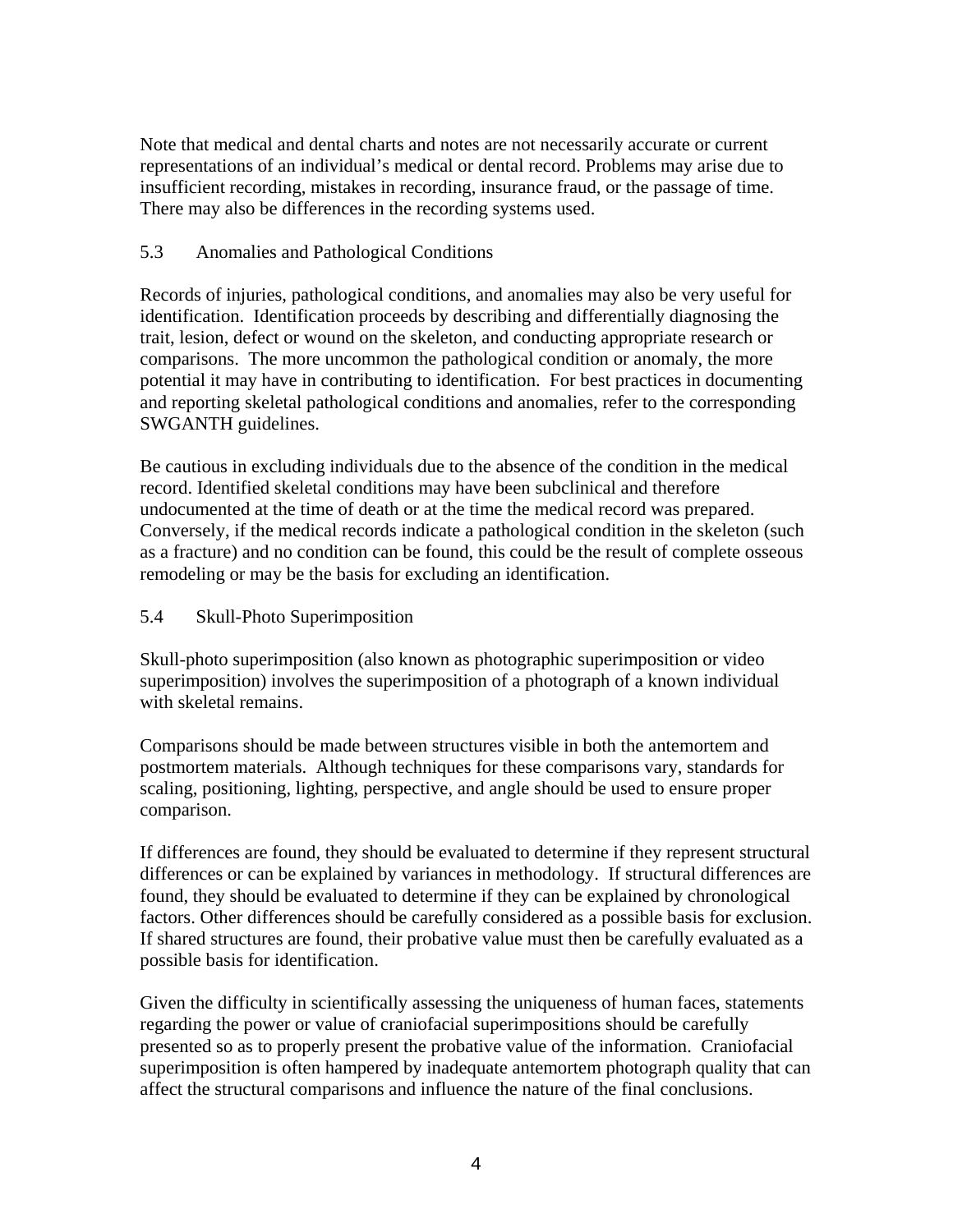## 5.5 Comparative Photography

Antemortem photographs may be utilized in a direct comparison with the skeletal portion, or a photograph of that skeletal portion. Antemortem photographs, such as those showing marked asymmetry of the face in relation to the cranial vault and antemortem photographs of disfigured limbs due to poorly set osseous fractures, can each be utilized. In cases where these patterns or features can be considered unique to a particular individual, this comparison may be sufficient as a single line of evidence.

There are cases when antemortem photographs may be utilized in a direct comparison with the skeletal portion, or a photograph of that skeletal portion, much in the same way as described above with radiographic comparisons. Examples of these photographic comparisons include the use of antemortem photographs of the occlusal surfaces of the dentition (utilizing the morphology of cusps, restorations, sealants, or tori) and antemortem facial photographs which show the facial surfaces of individual teeth and/or missing teeth.

## **6.0 Additional Considerations**

## 6.1 Personal Effects and Other Material Evidence

Valuable information can be gleaned from the material evidence and personal effects that are associated with human remains. Because of their training, forensic anthropologists can provide insight into analysis and interpretation of this evidence to work towards an identification. Such information may not typically be included in the anthropology report, but should be included in the case notes.

#### 6.2 Facial Approximation

The practice of facial approximation is intended to capture public attention in regards to a case, and to suggest persons to whom the remains might belong when all other scientific leads have been exhausted. *Facial approximation should NOT be used as a means of personal identification.* For best practices, refer to the SWGANTH guidelines on Facial Approximation.

#### 6.3 Identification of the Living

Some forensic anthropologists may be involved in identifying living persons through forensic image analysis (often utilized in cases involving criminal perpetrators or children). These techniques can involve the comparison of morphological features, facial proportionality, and quantitative biometric analyses. Refer to FISWG guidelines for further information.